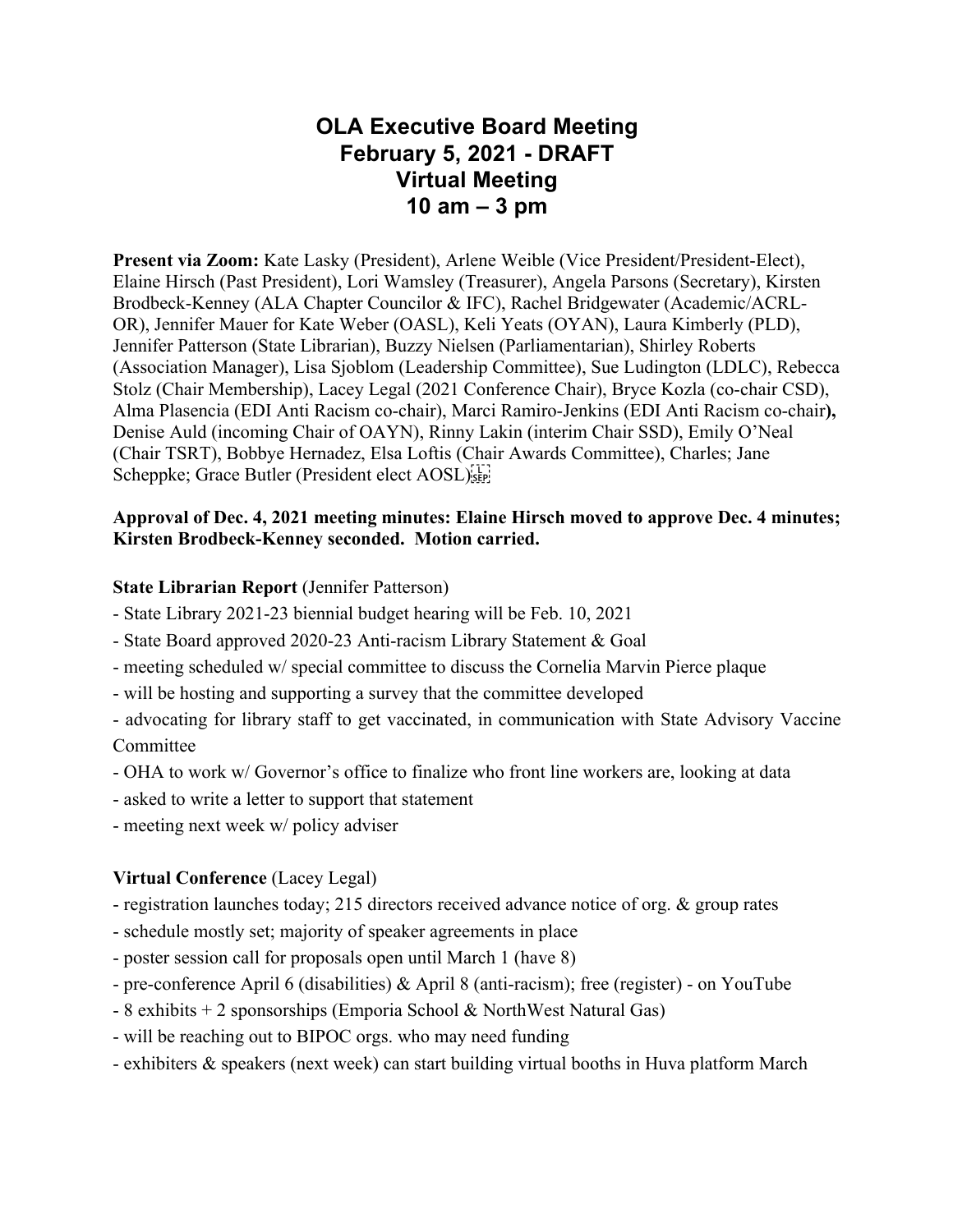- offering virtual booth to all OLA units, divisions, and roundtables; no cost; does not have to be staffed; can have materials that attendees interact with

- creating scavenger hunt to encourage attendee interaction w/ booths; prizes.
- discussion/solution w/ stakeholders re: equitable accessible group & org. rates; application up
- building manuals/guides for speakers and training for tech moderators (18 volunteers)
- conference website is up; Huva (keyword search) schedule version posted
- building Huva platform; good portion already done
- promoting on social media
- keynote bios will be going up on website
- social activities merging recommended reading list with independent book sellers
- daily opening encouraging remarks from Mosho Cat Rapper (musical artist)
- OLA President spotlight on Oregon artists; option to promote charities
- reward ceremony will have award recipient slide show to interact with
- big thanks to conference committee and State Library (scholarships & Moderator funding)
- entire conference will be recorded and available until Aug 31, 2021

#### **Treasurer's Report** (Lori Walmsley)

\*link to Treasurer's Board Presentation

- dues income \$19,000+ (down about 6% our \$1200); but still on track to make budget
- total income increase (added 11,000\$ distribution)
- total expenses \$39,000+ (money going out for conference and organizational expenses)
- transitioned funds fr. Whole Endowment to Investments (from last meeting)
- Budget Request from OLA EDI Taskforce; additional \$238.06 for Toolkit (14 new pages)

- discussion to use President's Discretionary Fund by increasing line item \$1 place holder in budget for EDI Taskforce

### **Rachel Bridgewater motions to increase funding in EDI line to amount sufficient to cover costs, Arlene Weible seconds. Passes unanimously.**

#### **Financial Policy Revision** (Lori Walmsley/Kate Lasky)

Bylaw Discussion:

- concerns over bylaw 9.032 OLA unit officers (OLA office) around contractual agreements and incurring vendor expense for unit activities without the approval of the OLA office

- Board needs to know all contractual agreements OLA has & need a documentation process in place to support OLA's stewardship of funds; important in how this implemented

- option 1 requires approval, option 2 requires notification and acknowledgement; both open for editing, input). President asked Treasurer to put together 2 draft options.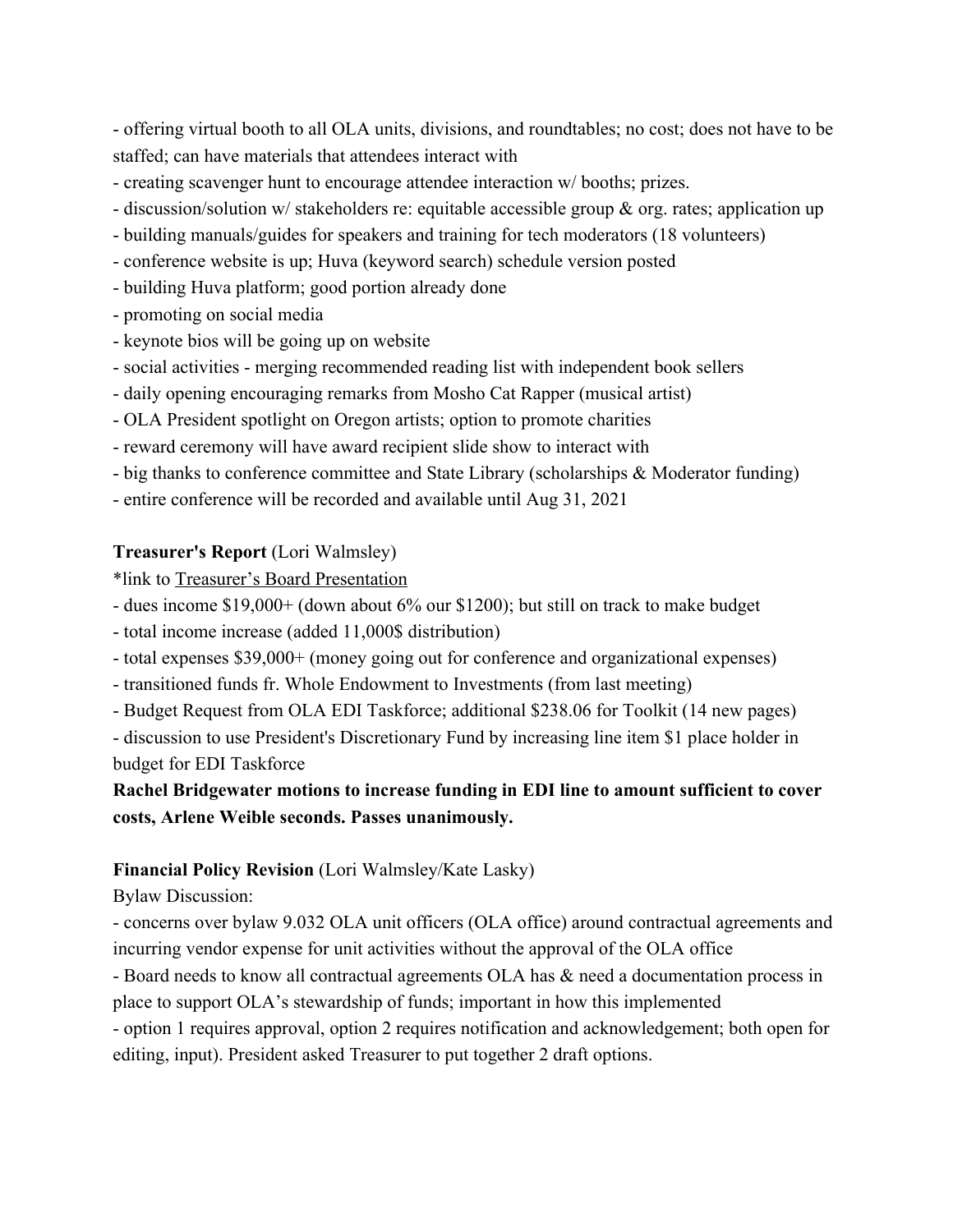- clarification re: not so much an approval process but a need for knowledge and awareness of upcoming bills; each Division has buckets of money who are responsible for but technically it belongs to OLA Association.

- Options for bylaws will be tabled so people can think about it and provide input

#### **Anti-Racism Toolkit Presentation** (Marci Ramiro-Jenkins)

- data from how toolkit was received from library directors \*shares screen
- Confidence using Toolkit: extremely 40.9%; somewhat 4.5%; confident 15. 9%; very 38.6%
- Toolkit training useful? average 4.5; useful 27.3; very 31.8; extremely 36.4
- training suggestions? collection development & cataloging; antiracism themes
- shares entire Toolkit w/ Board, focusing on highlights
- shares negative comment received from Director's presentation (that content was based on personal experience rather than academic fact)

- Board President validates Marci's (and Committees) expertise. Board wants to support challenging communication that the Taskforce has to deal with

- reminder to register for pre-conference on Anti Racism Toolkit

#### **Annual Membership Survey** (Kate Lasky/Elaine Hirsch)

- suggestion to move to a biannual survey to not interfere with EDI survey

- will revisit Strategic Plan initiative (measuring satisfaction rates) and implementation
- suggestion to look closer at survey. Historically, data informed Strategic Plan. What do we want to gather and why, for the future of our organization?

#### **Restructuring Communications and OLAQ Guidelines** (Elaine Hirsch/Arlene Weible)

- Jane Scheppke leading efforts to reconfigure the guidelines

- talking OLA members, librarians, and publishers (Oregon Humanities magazine

- started on guidelines and tools; EDI suggests publishing checklist from EDI Antiracist perspective; will share documentation soon

- questions for Board re: editor-in-chief model (person responsible for the content of the Quarterly); issue of accountability - how is editor in chief accountable to board? Would Board implement a term? Whats the relationship of the EIC with the Board? How do Guidelines fit with structure of Board?

- guest editor role is still being defined. Discussion around guest editor vs. EIC. Guest editors from a EDI lens, bring in a different perspective.

#### **Strategic Plan** (Kate Lasky)

\*link to Strategic Work Plan

- How can we manage Strategic Plan as a group and communicate back to membership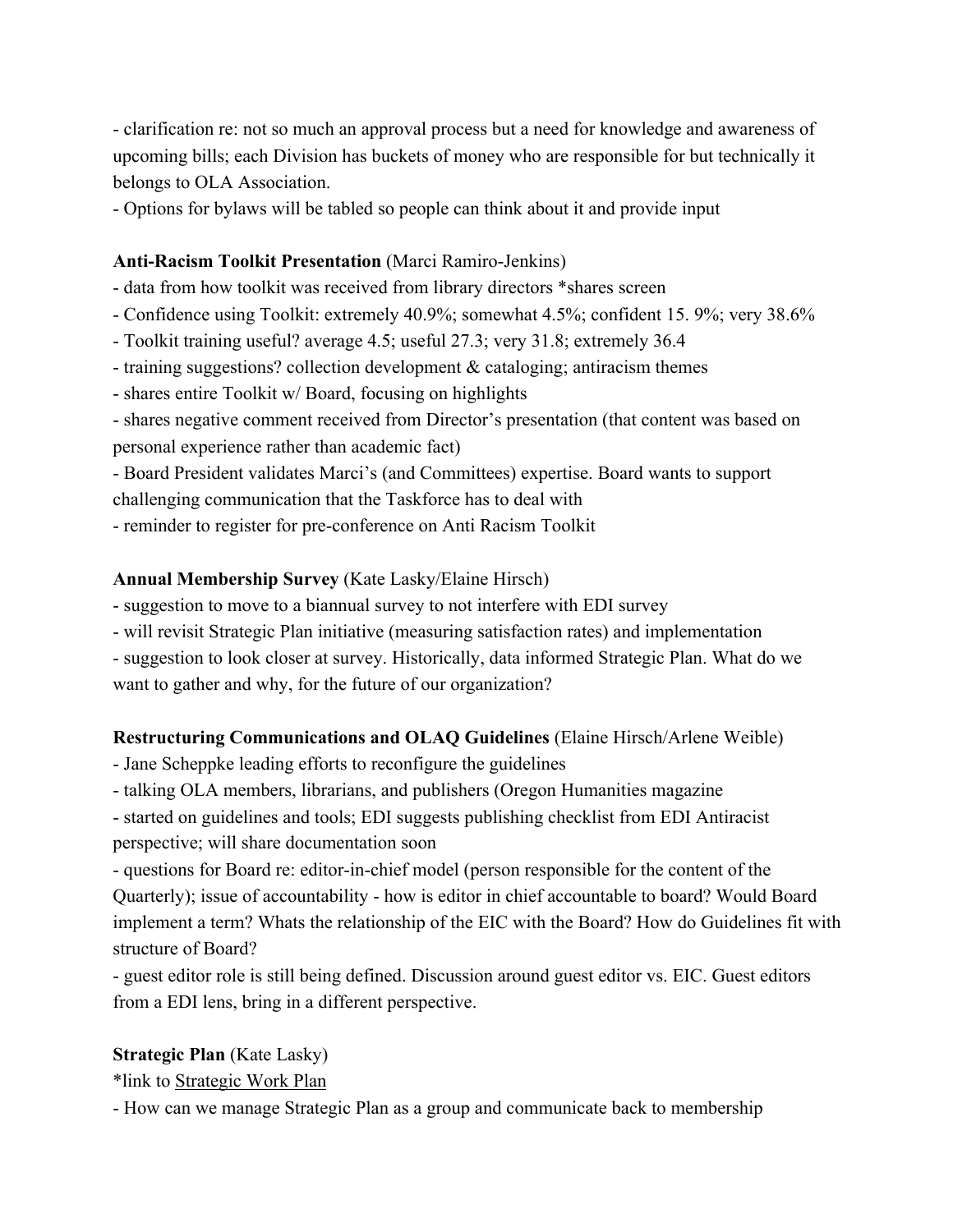- General Updates - State Library's budget posted on OLIS, NW Natural Gas contributing \$3500; Success - EDI work in leadership; Challenges - annual membership being postponed, keeping doc and most current statues with all-volunteer executive board and unit chairs

- Focus Areas: process to establish the EDI Antiracism special committee, REFORMA as a division and awards committee

- What format does Board want for Antiracism statement? The toolkit meets some of these goals for these statements, but value in another statement (mission and values).

#### **Association Manager's Report** (Shirley Roberts)

- Conference planning, ongoing work
- working w/ membership committee re: lapsed members
- encourages ongoing use of DocuSign (speaker contracts and Personal Agreement Contracts)
- Every Library Institute shared portion of conference earnings w/ OLA (check for \$483)

#### **ALA Council Report** (Kirsten Brodbeck-Kenney)

- Midwinter council meeting, resolutions passed: "Resolution to condemn white supremacy and fascism as antithetical to library work"; "Resolution and support for broadband as a human right"; "Resolution in Opposition to facial recognition software in libraries"; "Resolution to classify library workers as frontline workers to be listed as a priority workforce in receiving COVID-19 Vaccine"

- ALA Annual Conference will be held virtually

- attended PLA meeting; reviewing operating agreement w/ ALA; committed to financially supporting ALA

#### **Conference Conduct Policy** (Kate/Lacey)

- importance of adjusting conduct policy to the virtual world in anticipation of difficult and emotional conversations facilitated at upcoming conference \*Statement of Appropriate Conduct at OLA Conferences

- statement recognizes behaviors that will not be tolerated; online environments included

- will work w/ Conference Committee; language doesn't reflect nature of conversations

- Note re: changes - if there are any punitive aspects, Statement should reference original document and get Board approval

#### **Awards Committee Bylaws Revision** (Elsa Loftis/Buzzy Nielsen)

- proposed changes to Chapter 32 Bylaws (Achievement Award Procedures) to recognize people who are committed to antiracism in libraries

- change number of achievement awards to 5 (from 4) to include OLA EDI Antiracism

Recognition Award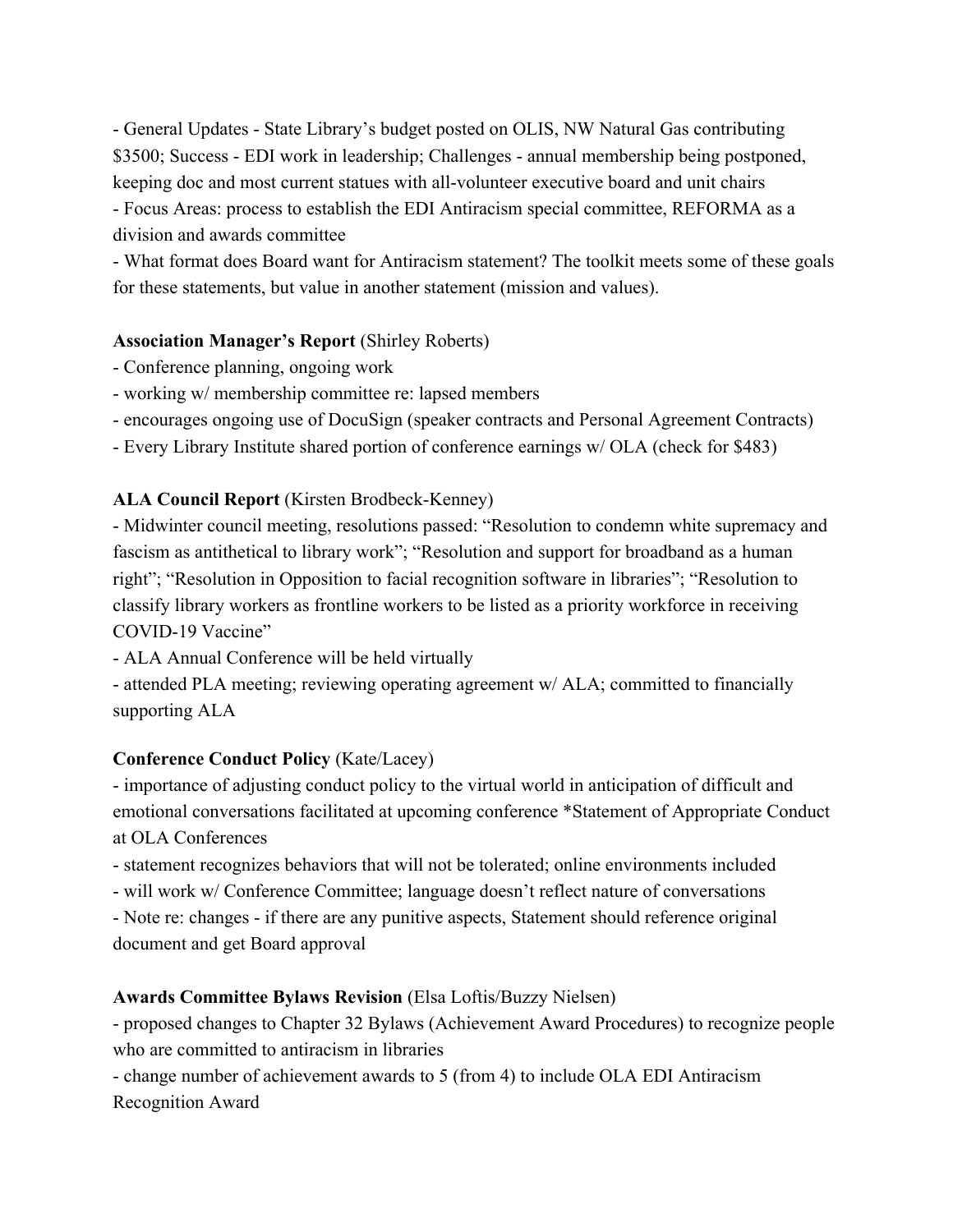- a rep from the committee should be on the awards committee; current awards committee has 6 committee members and wants to add one committee member

- importance of putting all awards together in one place, even if not presented by the Awards Committee.

## **Kate Lasky requests a motion. Elsa Loftis moves to add an EDI Antiracism award and increase the membership participation range to 5-10. Seconded by Kirsten Brodbeck-Kenney. Passes unanimously.**

#### **Statements from OLA** (vaccines, free speech, digital literacy)

- (Kirsten) IFCommittee re: Parlor and insurrection: Powells and Amazon selling Q-anon books private businesses, not a first amendment issue; libraries might get requests or challenges to similar material

- rather than a statement, have a series of discussions to help facilitate discussions

- (Sue) Digital Literacy: fielded request for letter to governor to prevent misinformation.

Legislative Committee decided not to send a letter; does not support advocacy efforts

#### **Vaccine** (guest - Glen Ferdman)

**-** (Glen) asks Board to consider writing strong statement urging CDC to prioritize library workers to be scheduled as phase 1b (front-line workers); put library workers on the radar.

**-** State Librarian has been in consistent communication w/ Governor's office & is requesting similar action (\*see State Librarian report).

**-** (Kirsten) Discussion at ALA Council meeting re: complexities of essential workers debate b/c essential workers could then be potentially asked to work in dangerous situations.

### *Board discussion:*

*-* local vs. county vs. state decisions

*-* aligning library workers in the continuum between seniors and teachers by aligning with language used in Governor's documents

- *-* providing outbreak data to back up statement
- *-* creating tools for advocacy talking points for local libraries
- *-* need to use affective talking points that reflect existing language Governor is using
- *-* making a statement for prioritizing staff who work directly with public
- *-* effective if OLA advocates directly with our own statement
- *-* complexity around prioritizing library works and personal choices of BIPOC workers.

*-* concerns of having vaccinated library staff who will be pushed to open more library services, sooner.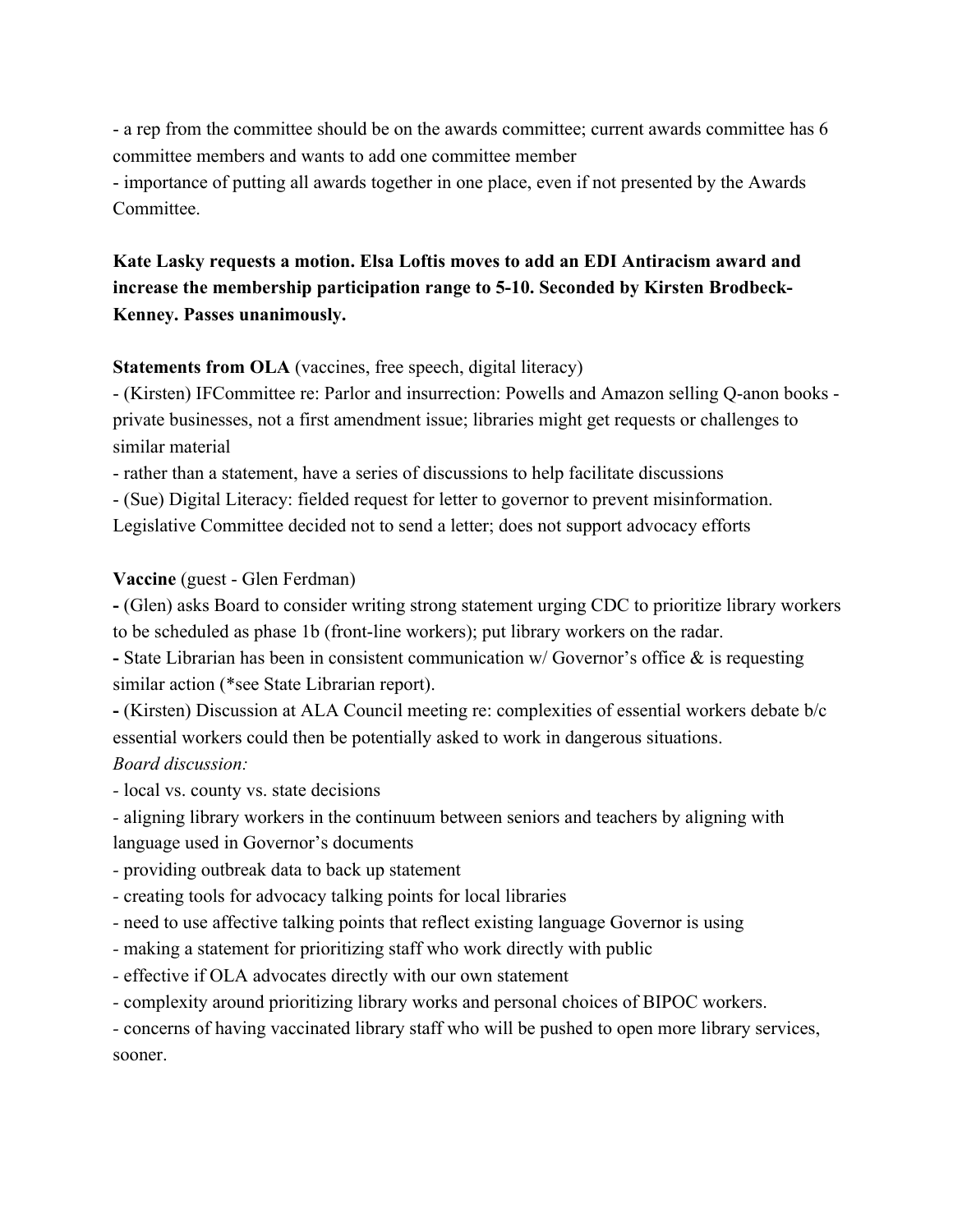## **Kate Lasky requests a motion. Kirsten Broadbeck-Kenney moves to issue a statement that advocates for library workers safety in regards to vaccine. Elaine Weible seconds. Passes unanimously.**

### **Leadership Committee** (Lisa Sjoblom)

- LIOLA July 2021 virtual; dates not yet finalized; adapting curriculum to online environment
- recruiting subject matter specialists and mentors (mentors need to be members of OLA)
- Mentor Match Program work in progress broadening of scope
- finished a scholarship page on OLA (from all OLA Units)
- leadership development scholarship application deadline end of Feb.; decisions March
- looking for committee members interested in leadership activities

### **Membership Committee** (Rebecca Stolz)

- working on filling loss we heard about on Treasurers report
- have established 5 members on committee
- have reached out to lapsed members (309) and reaching out to new members

### **ACRL** (Rachel Bridgewater)

- launched new website
- survey results = necessary work is being done around COVID-19 advocacy, directing people to State Library; found a need for academic librarians to get together for discussions
- working on membership
- nominations open; subsidy for people who need financial assistance (leadership roles)
- want to hire outside consultants to help decenter whiteness in bylaws
- had a great social hour, will do it again around conference

### **OLYAN** (Keli Yeats)

- will hold online raffle
- not soliciting donations during pandemic; will buy 2 nights at Sylvia Beach Hotel
- newsletter moved online, from annually to quarterly; works well online reaches more people
- will have double OYA Award (last years  $+$  this year)

### **OASL** (Grace Butler)

- working on EDI statement
- advocacy Kate Weber featured on Think Out Loud (radio)
- co-signed AASL sent to Biden admin re: importance of school libraries
- conference to hopefully be liven Oct.